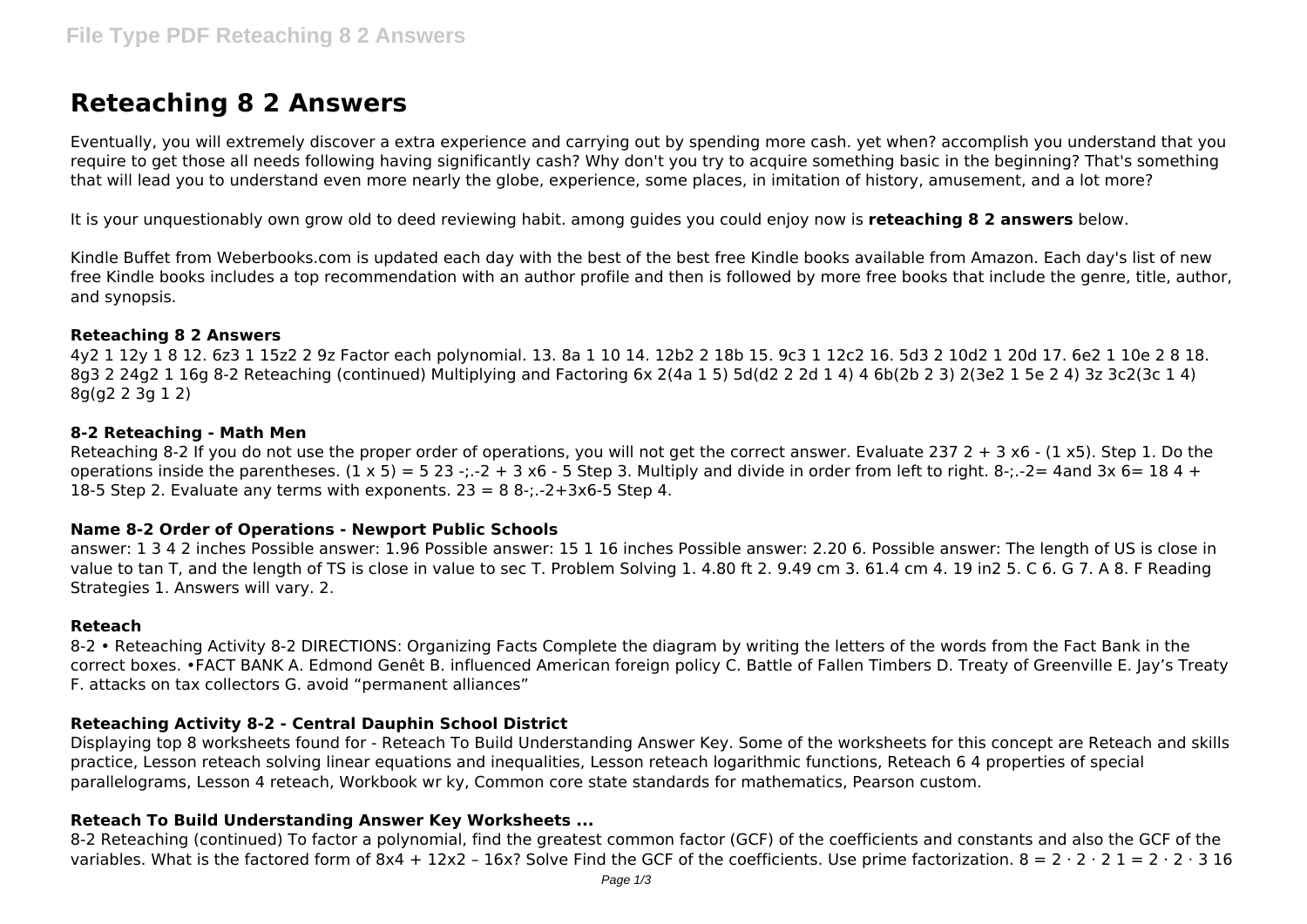## $= 2 \cdot 2 \cdot 2 \cdot 2$  The GCF of the numbers is 4.

## **8-1 Reteaching**

Solutionx+ 2y= 4 The first equation is easiest to solve in terms of one variable.  $x= 4 - 2y$ Get xto one side by subtracting 2y. 2(4 - 2y) -y= 3 Substitute 4 - 2yfor xin the second equation. 8 - 4y-y= 3 Distribute. 8 - 5y= 3 Simplify. 8 - 8 - 5y= 3 - 8 Subtract 8 from both sides. -5y= -5 Divide both sides by -5.

#### **Reteaching**

7. 8.5 -4.2 8. 7.2 -3.05 9. 5.07 -2.8 Estimate Estimate Estimate Difference Difference Difference 10. 6.347 -2.986 11. 14.2 -9.86 12. 13.45 -5.001 Estimate Estimate Estimate Difference Difference Difference 1 2 3 Reteaching 1-7 Adding and Subtracting Decimals Compare to your estimate. 11

## **Reteaching 1-1**

8-7 Reteaching Factoring Special Cases Th e area of a square is given by A 5 s2, where s is a side length. When ... Multiply to check your answer. (3x 1 2)(3x 1 2) 5 9x2 1 6x 1 6x 1 4 5 9x2 1 12x 1 43 Th e length of one side of the square is 3x 1 2. Exercises Factor each expression to fi nd the side length. 1.

## **8-7 Reteaching - Math Men**

 $8-2=4$  and  $3 \times 18-5$  Write which operation should be done first, Step 2. any With 3. 5. 26 -4x5 .2- 4. - Step 4. 8.2+3x6-5 Add and subtract in from to right,  $18=22$  22-5=17 7. 8.5 x (6-3). O Which is a rue statement. 5 4 Explain your answer.  $3+7 \times + (7 \times 2)$  = parentheses to make each true. 10. 12. 13. 14. 15. 25 +  $(5-4)$  = 25 25.5-4-25 7 x + 2) = 26 10=6

# **Lesson Answer ch8 - ~ Ms. Xiong's 5th Grade Class~**

Reteaching 8-2 Properties of Exponential Functions Example Sketch the graph of as a translation of . Step 1: Detemine the base of the function . Since b, 1, the graph will represent exponential decay. Step 2: Make a table. Find more values if necessary to get a good picture of the graph. Step 4: For ,  $h = -1$  and  $k = -4$ .

# **Reteaching 8-2 Properties of Exponential Functions ...**

Reteaching 8 3 Algebra 2 Chapter 8. Displaying top 8 worksheets found for - Reteaching 8 3 Algebra 2 Chapter 8. Some of the worksheets for this concept are Reteach workbook grade 4 pe, A2 aiotg07 ans 075 104, Lesson reteach 8 3 adding and subtracting rational expressions, Pa aio07 csf ch02 fm 20, Chapter 4 answers, Reteaching 7 1 solving two step equations, Chapter 8 resource masters, Reteach.

# **Reteaching 8 3 Algebra 2 Chapter 8 Worksheets - Learny Kids**

The Pythagorean Theorem and Its Converse. Use Theorems 8-3 and 8-4 to determine whether a triangle is acute or obtuse. Let a and b represent the shorter sides of a triangle and c represent the longest side. If a2+b2> c2, then the triangle is acute If a2+ b2< c2, then the triangle is obtuse. A triangle has side lengths 6, 8, and 11.

# **8-1 Reteaching - The Math CAB**

8.2 Exponential Decay Goals: Graph exponential decay functions and use exponential decay functions to model real-life situations. 8.2 Notes and Examples 8.2 Notes and Examples (Answers) 8.2 Practice A 8.2 Practice A (Answers) 8.2 Practice B 8.2 Practice B (Answers) 8.2 Practice C 8.2 Practice C (Answers) 8.2 Challenge 8.2 Challenge (Answers)